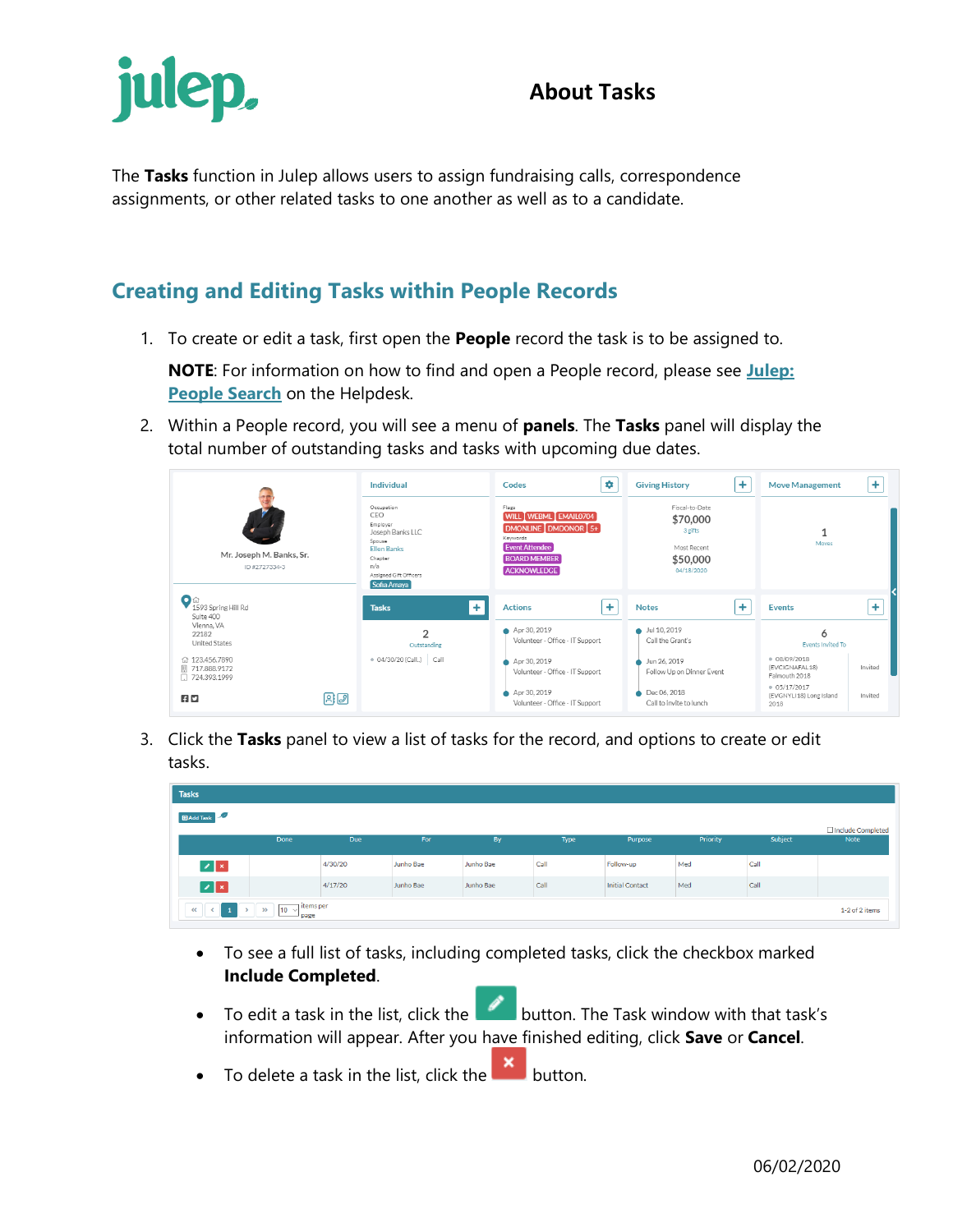4. To create a new task, click the **B H** and Task button. In the new window, you can input

information about the task.

| Subject                     |                 |                   |                                                   |
|-----------------------------|-----------------|-------------------|---------------------------------------------------|
|                             |                 |                   |                                                   |
| Type<br>-- Please Select -- |                 | $\sqrt{ }$        | Scheduled For<br>Joseph Carothers<br>$\checkmark$ |
| Purpose                     |                 |                   | Scheduled By                                      |
| -- Please Select --         |                 | $\checkmark$      | Joseph Carothers<br>$\checkmark$                  |
| Priority                    |                 |                   | Due On                                            |
| <b>Medium Priority</b>      |                 | $\checkmark$      | 苗<br>05/21/2020                                   |
|                             |                 |                   | Assigned On                                       |
|                             |                 |                   | 苗<br>05/21/2020                                   |
| Ask Memo                    |                 |                   |                                                   |
|                             |                 |                   |                                                   |
|                             |                 |                   |                                                   |
| Note                        |                 |                   |                                                   |
|                             |                 |                   |                                                   |
|                             |                 |                   |                                                   |
|                             |                 |                   |                                                   |
|                             |                 |                   |                                                   |
|                             | Frequency       | <b>Start Date</b> | <b>End Date</b>                                   |
| Recurring?<br>∩.            | $\checkmark$    | 苗                 | 盖                                                 |
|                             |                 |                   |                                                   |
| Completed?                  | Keep as History | Done On           | Done By                                           |
|                             |                 |                   | $\checkmark$                                      |
|                             |                 |                   | Save<br>Cancel                                    |

- 5. Enter a **Subject** for the task and select the task type from the **Type** drop-down menu, a purpose for the task from the **Purpose** drop-down menu, and a priority level from low to high from the **Priority** drop-down menu.
- 6. Assign the task to yourself or another Julep user in the **Scheduled For** drop-down menu. The task will automatically assign you as the **Scheduled By** user, but you can select another user in the drop-down menu to update who assigned the task.
- 7. Set the due date of the task by entering a date into the **Due On** field or by clicking the calendar icon. The **Assigned On** field will automatically use today's date, but you can update that if needed.
- 8. You may input additional descriptive or background information in the **Notes** or **Ask Memo** section.
- 9. To make the task recurring, select the **Recurring** toggle and update the **Frequency**, **Start Date**, and **End Date**.
- 10. Click the **Save** button to save the task or the **Cancel** button to cancel the entry.
- 11. To mark the task as completed, open the task for editing and click the **Completed?**  toggle. Julep will automatically fill the **Done On** with the current date and your name for the **Done By** field. You can update the **Done On** date and/or the **Done By** field if needed. Disable the **Keep as History** toggle if you do not wish to save a record of the task in the record's history after it has been completed.

*\*\*Please note: You can also use the Mass Append function to assign tasks to multiple records at once.*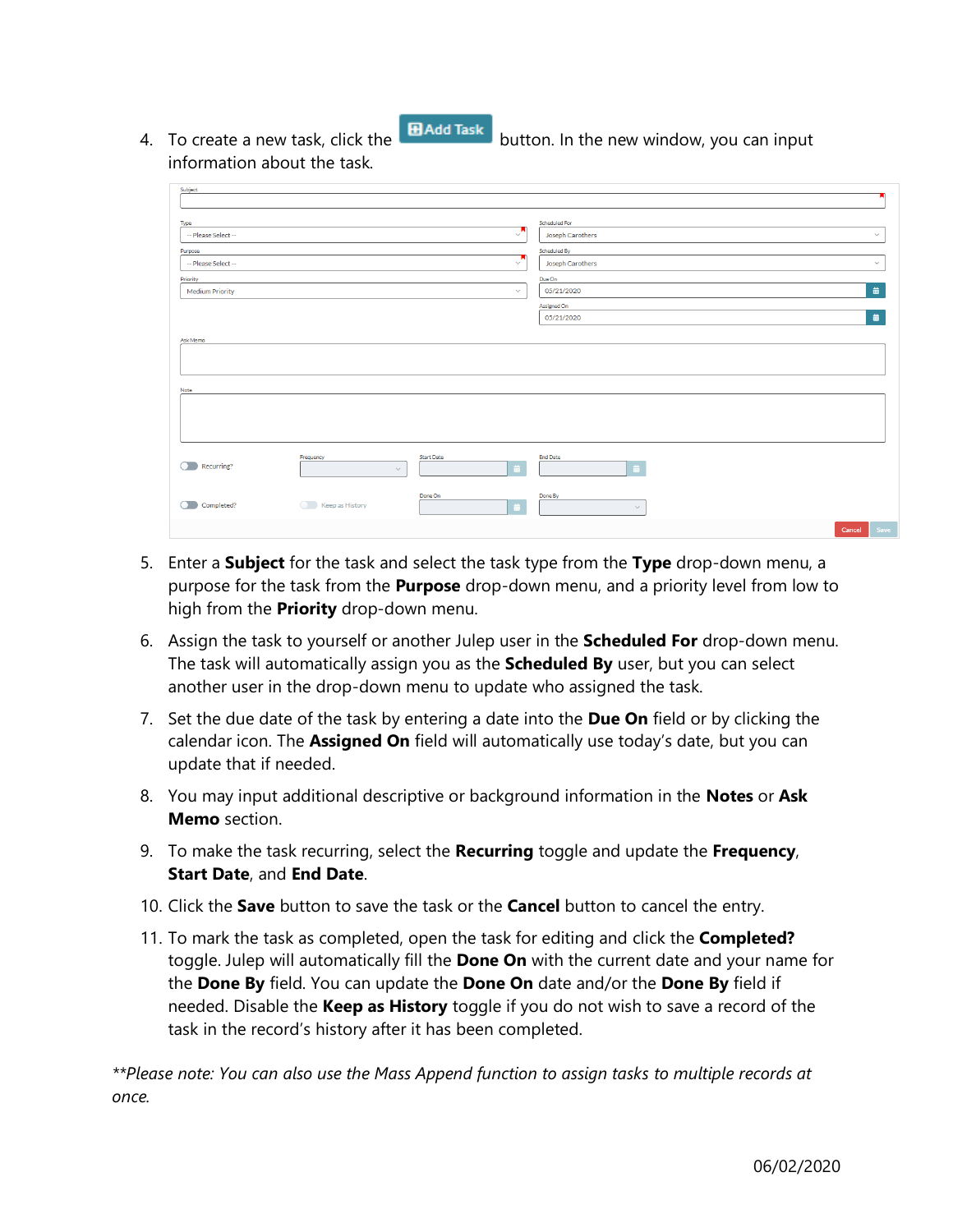## **Using My Tasks**

- Under **My Tasks** on the **Home** Dashboard, a **Subject** and **Due Date** will be displayed for all tasks not yet completed that have upcoming due dates.
- Click the button in the top right corner to show all tasks assigned to you.
- Click on the **Subject** of the task in the list to open the Task window. From there, you can see all the task information, make edits, enter notes, and add information on the completion of the task. See the directions above for instructions on editing a task.
- Marking a task as completed in the Task window will clear it from your **My Tasks** list.

## **Pulling Lists of Tasks/Creating Call Sheets**

On the **People Dashboard**, click on **Tasks/Calls** action button. Here you can generate lists of tasks based on who created them, who they are assigned to, due date, types of tasks, and completion status.



1. Under **Step 1 Scheduled by**, a list of users will display. Select users who assigned tasks by clicking the checkboxes next to their names or select all users by clicking **Check/Uncheck All**. You can search for users with the **Search** bar.

| Select/Unselect All                                       |  |
|-----------------------------------------------------------|--|
| <b>Adrienne Royer</b><br>Developer CMDI<br>Developer CMDI |  |
|                                                           |  |
|                                                           |  |
|                                                           |  |
| Erika Goodman                                             |  |
| Greg Andreycak                                            |  |
| $\cdots$                                                  |  |
|                                                           |  |
|                                                           |  |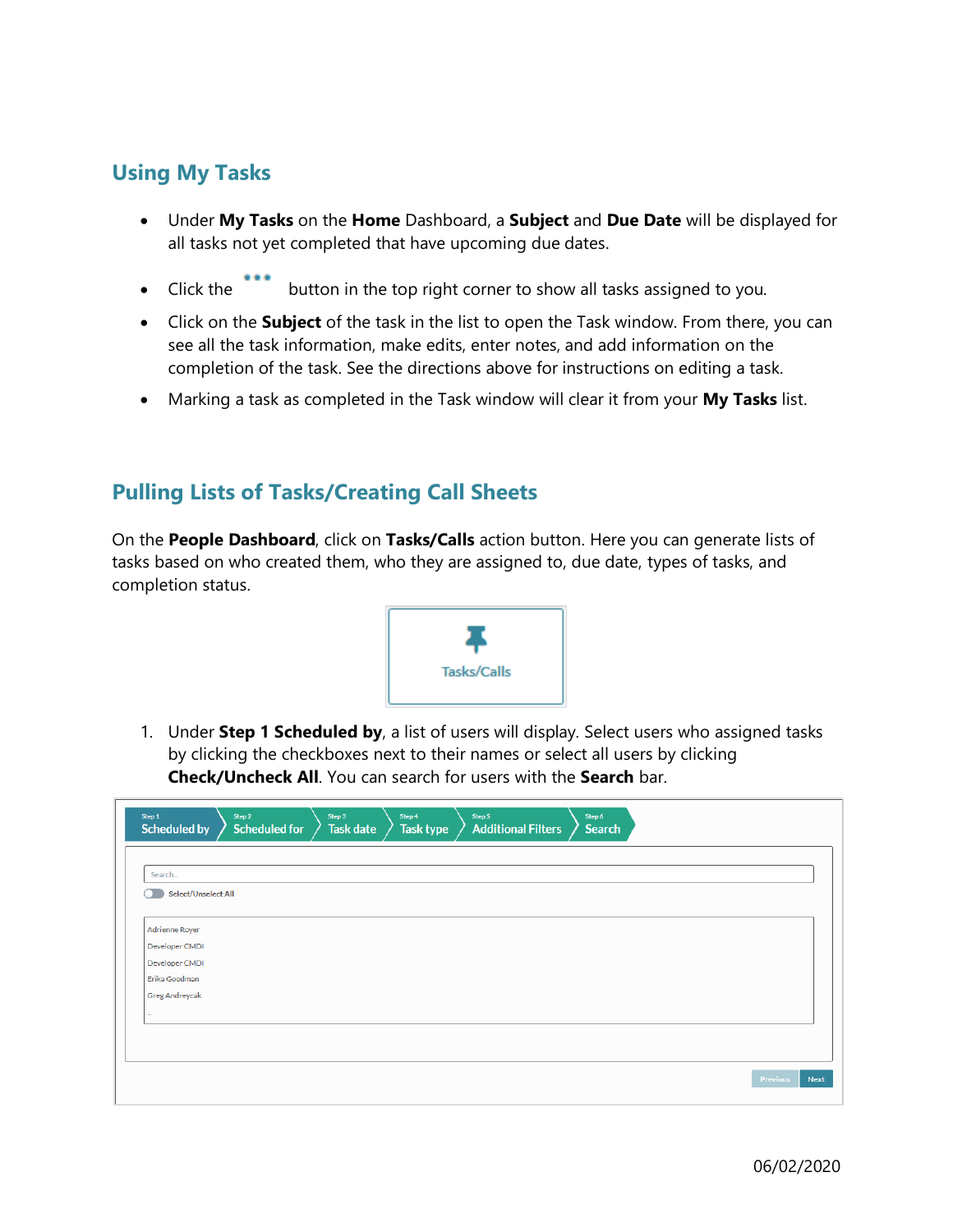- 2. Under **Step 2 Scheduled for**, another list of users will display. To select tasks assigned to certain users, click the checkboxes next to their names, or select all users by clicking **Check/Uncheck All.**
- 3. In **Step 3 Task Date**, enable the first toggle to **Select tasks by Due Date** then use the **From** and **To** fields to select the time frame. Use the second toggle to search or **Include all Due Dates**.

| Step 1<br><b>Scheduled by</b>               | Step 2<br><b>Scheduled for</b> | Step 3<br>Task date | Step 4<br>Step 5<br><b>Task type</b> | <b>Additional Filters</b> | Step 6<br>Search |                                |
|---------------------------------------------|--------------------------------|---------------------|--------------------------------------|---------------------------|------------------|--------------------------------|
| Selects tasks by Due Date<br>$\blacksquare$ |                                |                     |                                      |                           |                  |                                |
| Include all Due Dates<br>From               |                                |                     |                                      |                           |                  |                                |
| To                                          | 苗                              |                     |                                      |                           |                  |                                |
|                                             | 苗                              |                     |                                      |                           |                  |                                |
|                                             |                                |                     |                                      |                           |                  |                                |
|                                             |                                |                     |                                      |                           |                  |                                |
|                                             |                                |                     |                                      |                           |                  | <b>Previous</b><br><b>Next</b> |

- 4. In **Step 4 Task Type**, select to **Include all Open Tasks**, **Include all Completed Tasks**, or both.
- 5. In **Step 5 Additional Filters**, use flags, keywords, or a state to filter the list further if needed.
- 6. In **Step 6 Search**, run the search based on the criteria entered in **Steps 1-5** by clicking **Search Now**.

 $\overline{a}$  .  $\overline{a}$  and

| Step 1 | <b>Scheduled by</b>           | Step 2<br><b>Scheduled for</b> | Step 3<br><b>Task date</b> | Step 4<br><b>Task type</b> | Step 5                                                    | <b>Additional Filters</b>     | Step 6<br><b>Search</b>                     |                        |               |
|--------|-------------------------------|--------------------------------|----------------------------|----------------------------|-----------------------------------------------------------|-------------------------------|---------------------------------------------|------------------------|---------------|
|        | Select user to reassign task  |                                |                            |                            |                                                           |                               |                                             |                        |               |
|        | -- Please Select --           | $\checkmark$                   |                            |                            |                                                           | <b>Complete Checked Tasks</b> | $\bigoplus$ Print Call Sheets $\smile$      | <b>P</b> Print Summary | <b>Export</b> |
| г      |                               | <b>Date</b>                    | For                        | Type                       | Subject                                                   | Id                            | Name                                        | City                   | State         |
| □      | $\bullet$<br>$\mathbf{a}$     | 3/26/20                        | <b>Test Account</b>        | Meeting                    | ааа                                                       | 1473171                       | University of<br>Marilyn                    | Norwood                | PA            |
| □      | $\mathbf{a}$<br>$\bullet$     |                                | Sofia Amaya                | Meeting                    | test                                                      | 2118339                       | Albert E. Smith                             | Johnson City           | <b>NY</b>     |
| □      | $\mathbf{a}$<br>$\rightarrow$ | 8/6/19                         | Kayla Toth                 | Meeting                    | Test                                                      | 2426166                       | Andrea Barona<br>Band of Mission<br>Indians | Cresskill              | <b>NJ</b>     |
| □      | $\mathbf{a}$<br>$\bullet$     | 4/30/20                        | Sofia Amaya                | To Do                      | Invite to next 5K                                         | 2727339                       | Frank Amaya                                 | Groveland              | FL            |
| □      | $\mathbf{a}$<br>$\bullet$     | 6/1/15                         | Erika Goodman              | To Do                      | Reconnect with<br>Company to find<br>out if making grants | 2587285                       | John L. Exelixis, Inc. Brookline            |                        | MA.           |